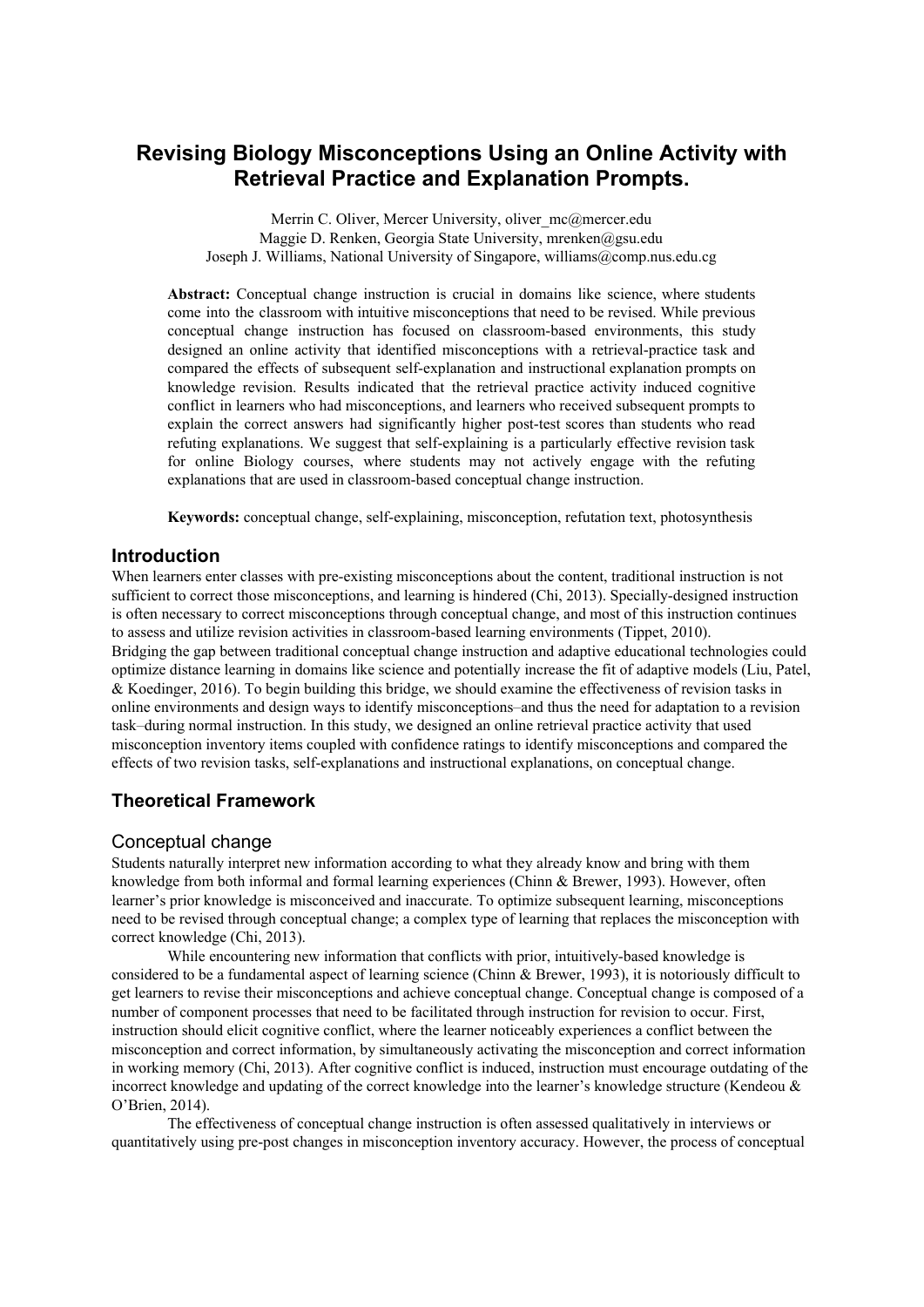change is gradual (Kendeou & O'Brien, 2014). Learners will experience cognitive conflict for some amount of time before revision occurs, which would not be indicated in a posttest. The effects of a single task are better understood by examining relative changes in learner's confidence. Increased confidence in the inaccuracy of a misconception (i.e., knowledge outdating), increased confidence in the accuracy of the correct answer (i.e., knowledge updating), or decreased confidence in either (i.e., cognitive conflict) would indicate that conceptual change is underway to some degree.

#### Revision tasks

Most work on conceptual change instruction investigates the usefulness of modified instructional explanations, referred to as refutation texts, in facilitating change. Refutation texts typically include three primary components: the statement of the misconception, the refutation of that misconception–which the inaccuracy of the misconception is pointed out–and an explanation of the correct scientific understanding (Tippet, 2010). Refutation texts are designed to promote cognitive conflict in learners, and research consistently indicates that they are more effective than traditional instructional texts at facilitating conceptual change in science classrooms (Tippett, 2010).

Self-explaining may also be an effective revision task, because it actively engages students and encourages them to monitor their own learning (Chi, 2000). Like refutation texts, self-explaining prompts can encourage misconception revision by highlighting inconsistencies in knowledge to promote cognitive conflict. The positive effects of prompts to self-explain particular parts of content, a problem, or an answer are indicated in numerous studies looking at knowledge building–a finding known as the self-explanation effect (Chi, 2000)–and research has more recently evidenced effectiveness for knowledge revision online (Williams, Lombrozo, Hsu, Huber, & Kim, 2016).

We were interested in misconceptions found in Biology education, where students start and finish college level-biology courses with intuitive, but inaccurate, understandings of how plants get energy and mass for growth (Boomer & Latham, 2001). Like most work on conceptual change, refutation texts are the most commonly assessed method for revising misconceptions about photosynthesis and respiration (Tippet, 2010). While some studies designed and examined computer-assisted conceptual change instruction for photosynthesis misconceptions, like digitally presented content modules or computer-based concept mapping, the activities were incorporated into traditional face-to-face classes and facilitated by an instructor or peer group (Cepni, Tas, & Köse, 2006). Previous work provides little insight into the revision of these misconceptions in distance-learning environments and has not assessed whether providing revision activities to students who do not hold the targeted misconceptions is detrimental to learning.

### Current Study

Multiple-choice questions with misconception lures are often used as pre-post assessments to measure the effects of revision activities like refutation texts, but their ability to be used *as* a revision activity for biology-based misconceptions has not been assessed. We designed an activity using multiple-choice questions with known misconception lures to activate existing misconceptions and employed confidence ratings to identify the component processes of conceptual change. Subsequently, some learners received prompts to self-explain or received prompts to read an instructional explanation of the correct answer. When paired with the correct answer feedback, the instructional explanations had all the components of a refutation text. We compared the effects of the activity with and without specific explanation prompts on conceptual change learning. We used changes in confidence ratings and posttest scores to answer the following research questions:

- 1. Which type of explanation prompt, self-explanations or instructional explanations, is more effective for learning about commonly misconceived biology content in an online activity?
- 2. How does retrieval practice, with and without explanation prompts, affect participant's confidence in correct answers and misconception lures?

## **Methods**

#### **Participants**

Participants were 403 undergraduates in the second part of a two-sequence introductory Biology course at a large Southeastern university in the United States. 71% of participants were female, 28% male, and 1% preferred not to answer; 39% identified as African American, 28% Caucasian, 13% Asian/Pacific Islander, 8%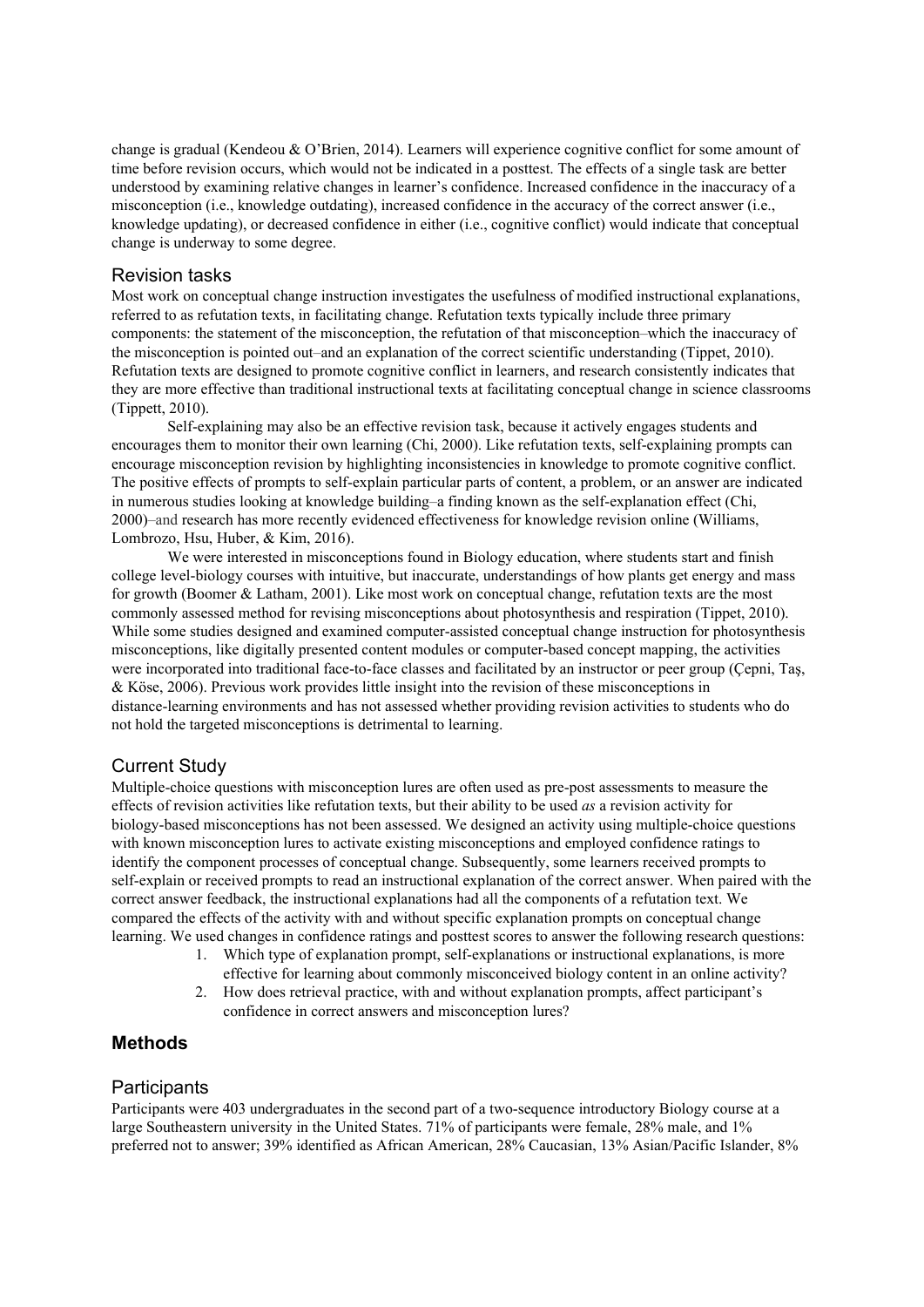Hispanic, 8% other/multiracial, and 4% preferred not to answer. Participants were randomly assigned to one of three conditions. After excluding participants who did not complete both sessions from analysis, group distributions were as follows: *self-explanation* condition (*n* = 118), *instructional explanation* condition (*n* = 140), or *no explanation* condition (*n* = 145). All participants passed a Biology I course that covered photosynthesis and respiration before participating in the study.

## Procedure and materials

Participants completed two sessions of online activities housed on Qualtrics. The first session included a brief multiple-choice assessment of prior domain knowledge, followed by a 12-item revision activity to identify participants' misconceptions and to prompt them with an opportunity to revise them. One week later, the second session included a posttest to measure changes in knowledge from the revision activity. Participants' biology instructors assigned the sessions as homework by sharing links to the Qualtrics-based forms.

#### Session 1: Revision activity questions

We adapted previous measures of photosynthesis and respiration misconceptions (AAAS 2016; Amir & Tamir, 1994; Boomer & Latham, 2011) to create 12 revision activity questions. We worked with biology instructors to identify common photosynthesis and respiration misconceptions and to confirm the appropriateness of our revision activity questions. Each question was multiple choice and had 4 answer choices: 1 correct, 1 target misconception, and 2 incorrect answer choices. We included 4 target misconceptions in the items: *Misconception 1 -* plants get their food from the soil (AAAS, 2016), *Misconception 2 -* plants do not respire (Amir  $\&$  Tamir, 1994), *Misconception*  $3$  - plants only respire when they are not photosynthesizing (Boomer  $\&$ Latham, 2011), and *Misconception* 4 - respiration in plants is synonymous with breathing in animals (Amir & Tamir, 1994). We designed the revision activity to include both knowledge and application questions. Knowledge questions prompted participants to correctly identify facts or basic concepts (e.g., "Which of the following about respiration is true?"). Application questions prompted participants to apply their knowledge to a scenario (e.g., "In the experiment depicted above, what happened to the mass lost in the 'water, no light' treatment?").

#### Session 1: Confidence ratings

After reading a question, but before selecting an answer choice, the activity prompted participants to report how confident they were in the accuracy of *each* answer option using a 5-point Likert scale. Instructions prompted participants to, "*Please indicate how confident you are in the accuracy of each answer choice*," with *1* indicating *absolutely confident it's wrong* and *5* indicating *absolutely confident it's right*.

#### Session 1: Explanation tasks

After rating their confidence in each answer choice, participants saw the question again and were prompted to select the best answer. On the following page, the question was presented with correct answer feedback (i.e., correct answer highlighted and labeled correct). Directly below the correct answer feedback, any relevant explanation prompts were presented, followed by a cognitive load measure. See *Figure 1* for a visual depiction of an activity procedure.

For the self-explanation condition, participants were prompted to "in 3-5 sentences, please explain why X is the correct answer to the question" and subsequently entered their explanation into a text box. Participants in the instructional explanation condition were prompted to carefully read an instructional explanation, which was provided below the correct answer feedback.

For the instructional explanation condition, biology instructors wrote twelve paragraph-long explanations (~4 sentences). They explained the correct answer to each question and either indirectly refuted or directly refuted relevant misconceptions contained in the question. For example, in a question including the misconception *respiration only takes place when photosynthesis is not* in an answer choice, the instructional explanation for that question indirectly refuted the misconception (i.e., "respiration is taking place in plants at all times…"). In a different question including the misconception *plants get food from the ground* in an answer choice, the instructional explanation directly refuted that misconception (i.e., "Plants do not 'get food' from anywhere. Plants make their own food…"). Both direct and indirect refutations can be effective (Chi, 2013) and were chosen based on their appropriateness for the question format. Participants in the no explanation condition were only provided with the correct answer feedback and did not receive any explanation prompts.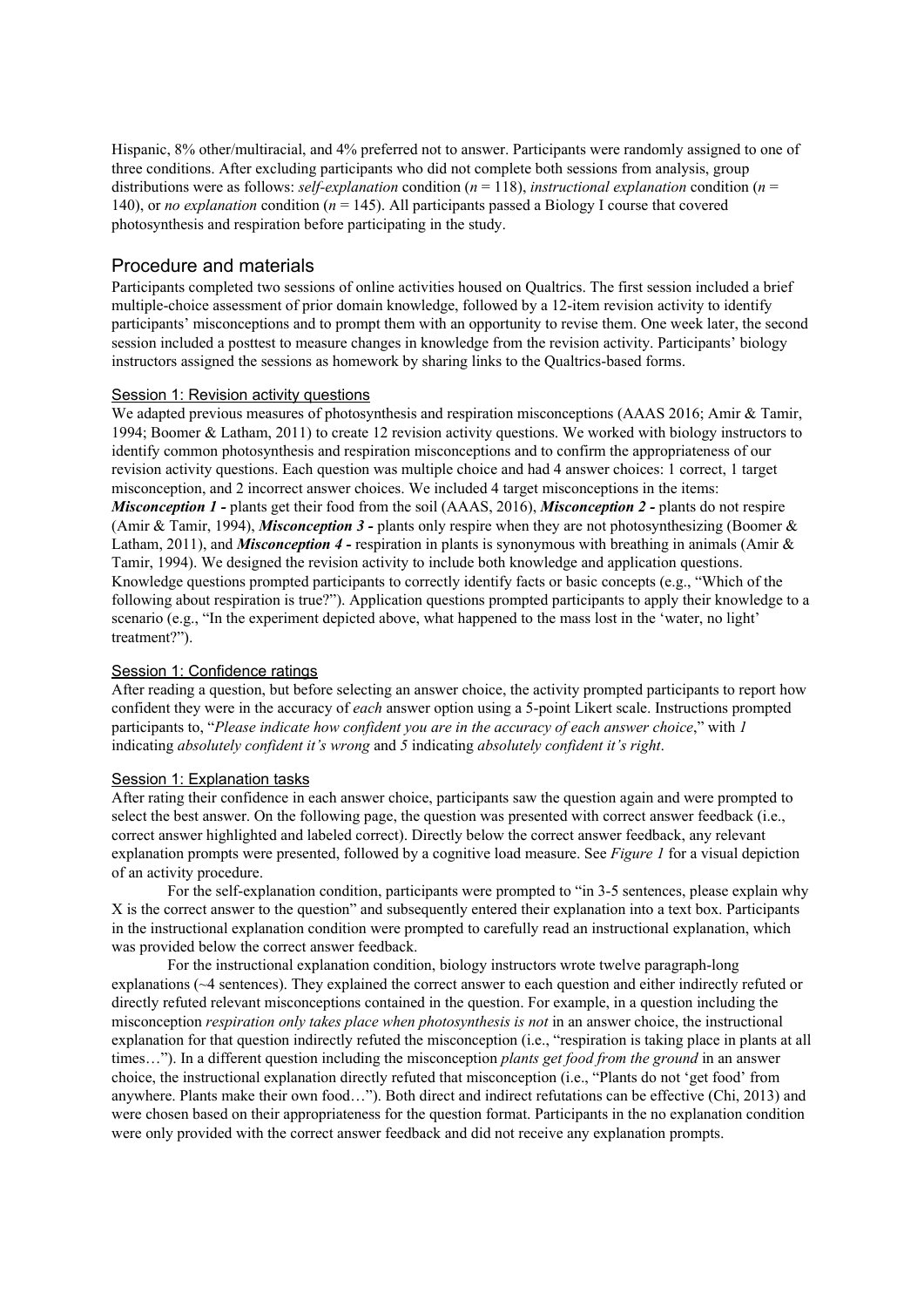#### Session 1: Cognitive load measure

Following their assigned explanation prompts (or lack thereof), all participants completed a cognitive load measure using a 7-point Likert scale. The scale in this study asked participants to self-report *how hard* it was to complete the activity, with *1* indicating *not dif icult at all* and *7* indicating *very, very dif icult*. After completing the cognitive load measure, the activity routed learners to the next activity question. The procedure (see Figure 1) continued like this for all 12 activity questions. The order of questions was randomized.



Figure 1. The procedure for each of the 12 activity questions.

### Session 2: Posttest measure

One week later, participants completed the posttest. The posttest included 24 questions: the 12 original activity questions and 12 new transfer questions. Transfer questions addressed the same knowledge and maintained the same structure as activity questions; only the wording or specific examples differed. Similarly to the activity, participants were prompted to rate their confidence in the accuracy of each answer choice before selecting their answer to each question.

## **Findings**

## Photosynthesis misconceptions

Percentages of misconception lures selected with high confidence suggest that participants entered the activity with persistent misconceptions about photosynthesis and respiration. High confidence ratings distinguished between misconceptions and guessing; a low confidence rating of 1, 2, or 3 would indicated a guess, and ratings of 4 or 5 indicated the participants were confident the misconception lure was correct. The four primary misconceptions addressed in this study, the most commonly selected answer lure for each of those misconceptions, and percentages of participants that selected each overall and with high confidence are listed in Table 1. Percentages reported in Table 1 are likely underestimated; question order was randomized throughout the activity, and participant's likelihood of selecting a misconception may have decreased through the activity as they received correct answer feedback.

| Misconception                                                  | <b>Associated Answer Choice</b>                                 | Selected | High conf. |
|----------------------------------------------------------------|-----------------------------------------------------------------|----------|------------|
| 1) Plants get food from the ground.                            | Absorption of organic substances from<br>the soil via the roots | 43%      | 23%        |
| 2) Plants do not respire.                                      |                                                                 | 47%      | 37%        |
| 3) Respiration only takes place<br>when photosynthesis is not. | It will weigh less because no<br>photosynthesis is occurring.   | 20%      | 22%        |
| 4) Respiration is the same as<br>breathing.                    | It is the exchange of carbon dioxide and<br>oxygen gases        | 35%      | 16%        |

Table 1: Percentages of participants indicating the most common misconceptions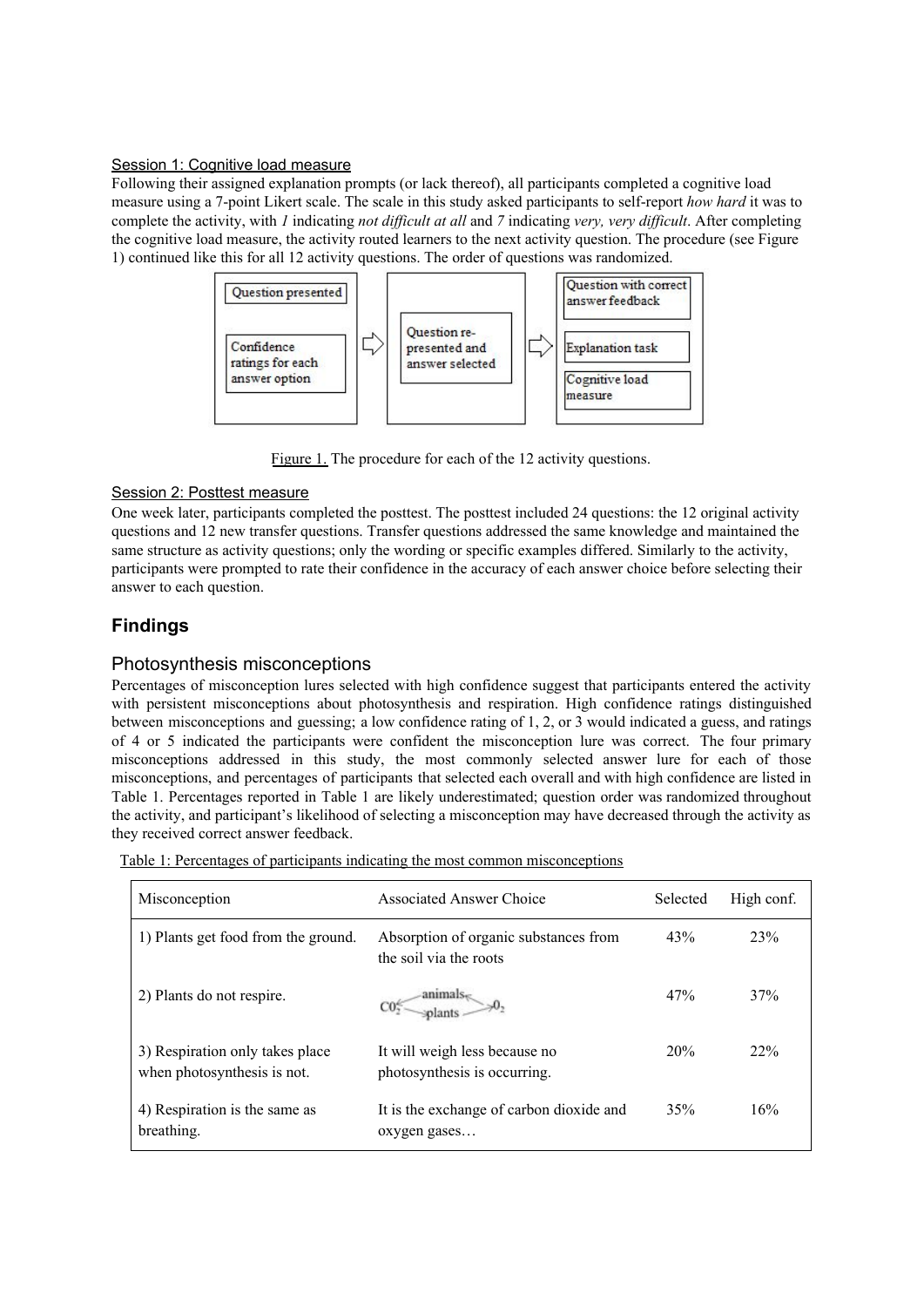### Explanation prompts

To investigate how the effects of self-explaining and instructional explanations compared to no explanations, we used an ANCOVA to compare the effects of condition after controlling for prior knowledge. There was a significant effect of condition on overall posttest scores,  $F(2, 399) = 7.07$ ,  $p = .015$ . Pairwise comparisons indicated that the self-explanation group ( $M = 40.71$ ,  $SD = 19.44$ ) had significantly higher posttest scores ( $p =$ .01 and  $p = .01$ , respectively) than instructional explanation group ( $M = 35.71$ ,  $SD = 15.63$ ) and no explanation group ( $M = 35.98$ ,  $SD = 15.74$ ), but posttest scores for the instructional explanation group were not significantly different than the no explanation group ( $p = .99$ ). The same results were found when separately analyzing non-transfer posttest item scores,  $F(2, 399) = 7.56$ ,  $p = .001$ , and transfer posttest item scores,  $F(2, 399) = 3.51$ ,  $p = 0.03$ . It should be noted that for overall posttest scores and transfer posttest scores, means for the instructional explanation group were lower than means in the no explanation group, but not significantly. Mean comparisons of conditions can be seen in Figure 2.



Figure 2*.* Differences in posttest accuracy compared to the no explanation condition. Scores are presented in relation to the no explanation condition as a baseline and are adjusted for prior knowledge scores.

Time, which may generally indicate engagement, in the activity provides context for some of the effects of condition. Participants in the self-explanation condition  $(M = 29.92)$  spent more minutes in the activity than participants in the instructional ( $M = 24.24$ ) or no explanation condition ( $M = 22.27$ ),  $F(2, 400) = 19.44$ , p < .001. After controlling for the effects of time and prior knowledge, the main effect of self-explaining was only marginally significant,  $F(4, 397) = 2.46$ ,  $p = .08$ .

### Changes in Confidence

Item-level analyses on how confidence changed in relation to the neutral center of the scale–the selection of which indicates that the learner was neither confident in the accuracy nor the inaccuracy of the answer–provides insight into the specific processes associated with conceptual change. Movements towards the middle of the scale suggested cognitive conflict, because learners were becoming unsure of what they were previously confident in. Movements towards the upper end of the scale suggested updating, because learners were becoming more confident in the accuracy of that knowledge. Movements towards the lower end of the scale suggested outdating, because learners were becoming more confident that knowledge was wrong. See Figure 3 for an illustration of these processes.



Figure 3. Graph illustrating changes in confidence and the conceptual change processes they suggest.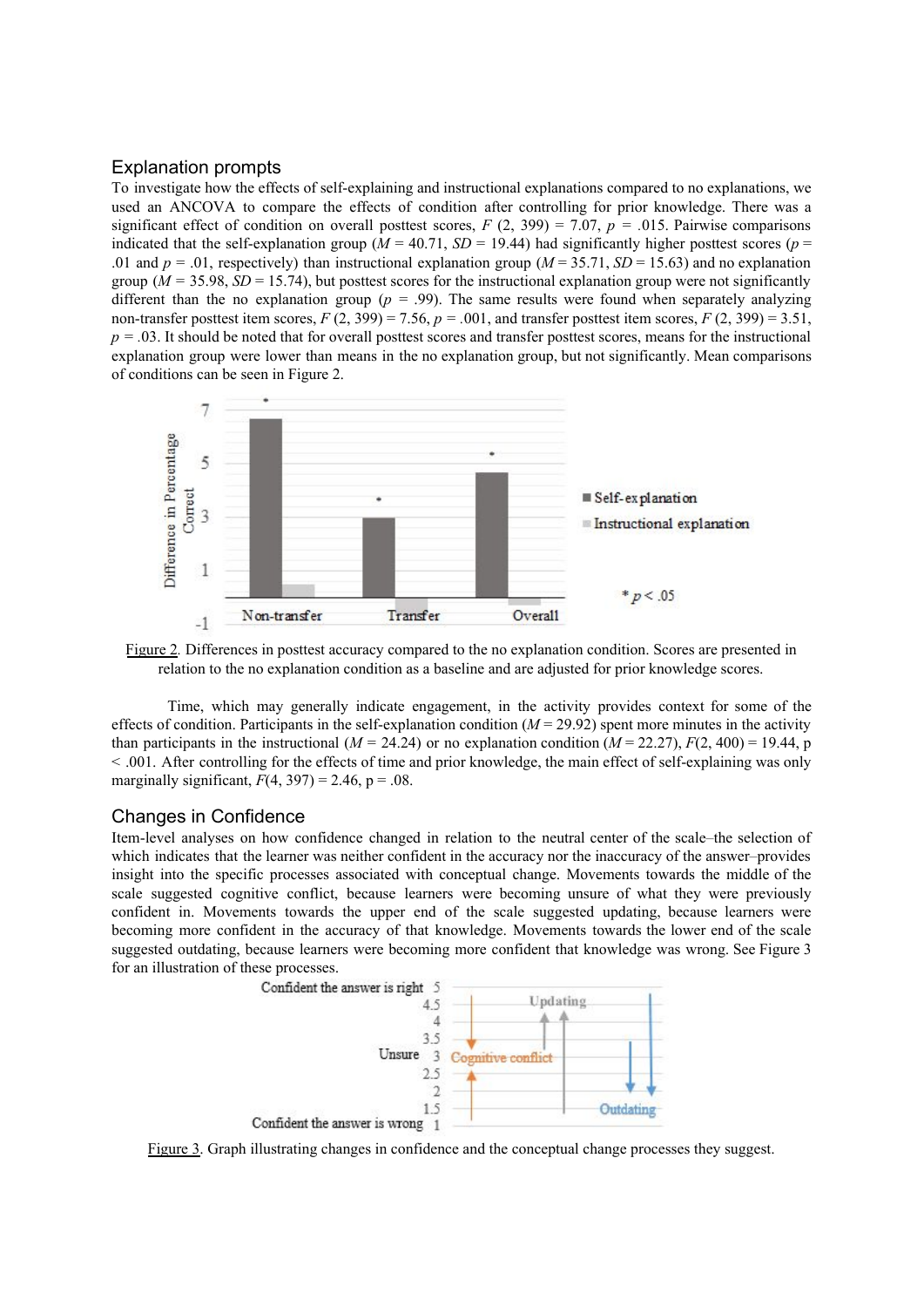

Figure 4. This array of graphs illustrates activity to posttest changes in the mean confidence for misconception lures and correct answers across conditions. The left side illustrates confidence for participants who selected the misconception lure. The right side illustrates confidence for participants who did not select the misconception lure. Statistics reported are based on Sign Test comparisons.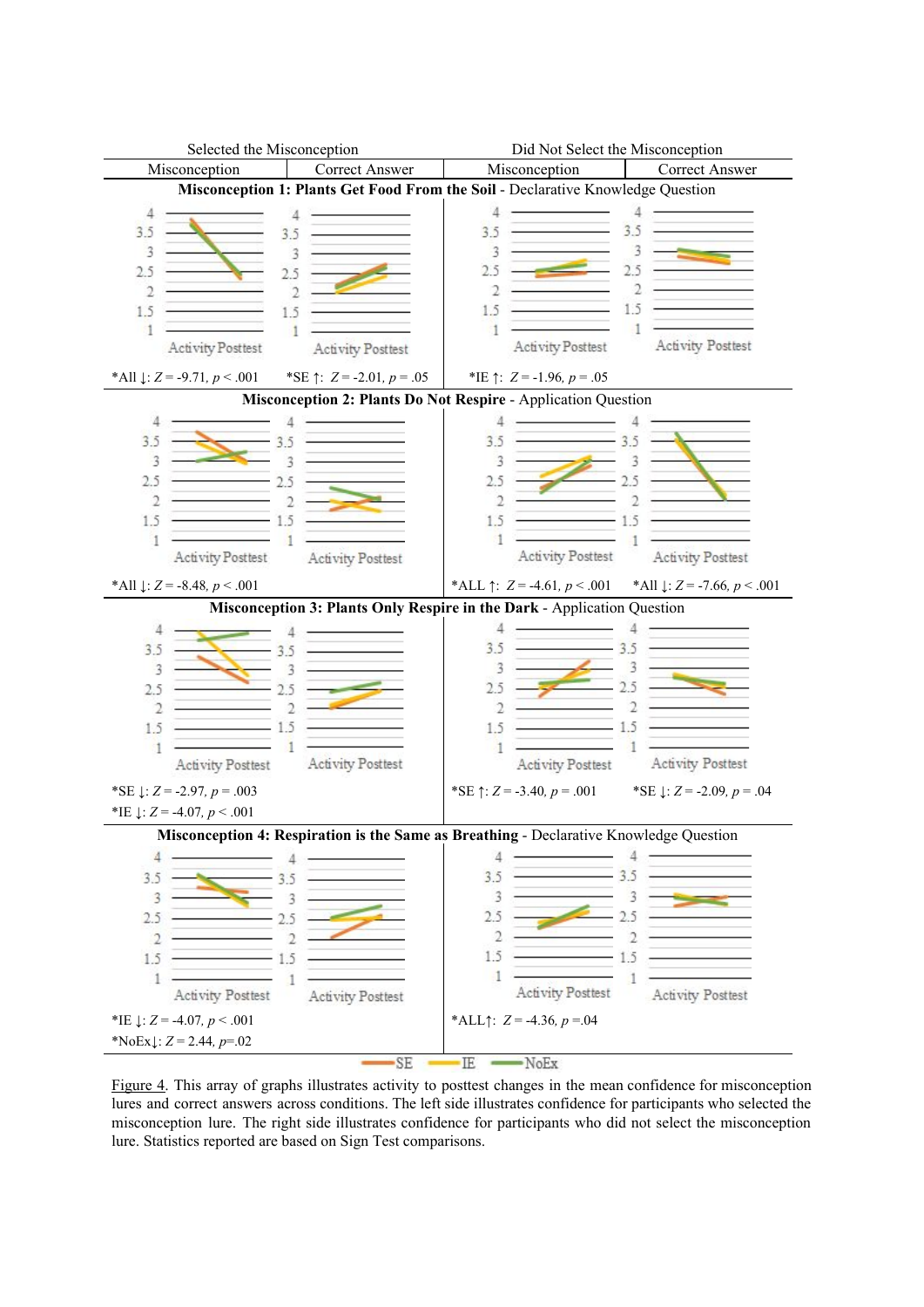We examined changes in confidence ratings for the four most commonly selected misconception lures and separately analyzed learners who selected the misconception (i.e., indicated a need for conceptual change instruction) and learners who did not (i.e., did not indicate a need for conceptual change instruction). Confidence changes are illustrated in Figure 4. It should be noted that the activity was not a pretest; learning was occurring throughout, and question order was randomized. Any differences in activity confidence ratings across conditions may indicate the effects of the conditions up to that point.

#### Learners who selected the misconception

Confidence changes for learners who selected the misconception indicated that conceptual change was occurring. All conditions elicited outdating of misconception 1–*plants get food from the soil*–which was situated in a declarative knowledge question. All conditions elicited cognitive conflict for misconception 2–*plants do not respire–which was situated in an application question that asked learners to identify which diagram correctly* illustrated the carbon cycle. Cognitive conflict was also indicated across conditions for misconception 4–*respiration in plants is the same as breathing in animals*–which was situated in a declarative knowledge question. Interestingly, the self-explanation and instructional explanation conditions elicited cognitive conflict for misconception 3–*plants only respire in the dark*–which was situated in an application question that required a scenario-based prediction, but learners who did not receive an explanation prompt (i.e., no explanation condition) retained high confidence in the accuracy of that misconception. This interaction was also supported by a repeated measures analysis,  $F(2, 137) = 3.15$ ,  $p = .04$ . Concerning the correct answers, there was no evidence to suggest that learners were updating their knowledge with the correct answers. However, confidence changes suggest that learners were moving towards cognitive conflict for the correct answers, indicating they were becoming less confident that the correct answers were wrong.

#### Learners who did not select the misconception

For participants who did not select the misconception lure, we expected their confidence in the misconception to remain the same or move towards cognitive conflict. This was largely the case; participants across conditions became more conflicted, or remained conflicted, about the accuracy of misconceptions 1, 2, and 4. However, for misconception 3–*plants only respire in the dark*–learners in the self-explaining condition moved towards updating their knowledge with the misconception; whereas learners in the other two conditions appeared to remain conflicted. This interaction was also supported by a repeated measures analysis,  $F(2, 244) = 5.29$ ,  $p <$ .01. Further, self-explaining the correct answer associated with misconception 3 also decreased learners' confidence in the accuracy of the correct answer. Learners in all conditions appeared to outdate the correct answer associated with misconception 2–*plants do not respire*–and became more confident that the correct answer was wrong. Correct answer confidence did not change significantly for misconceptions 1 and 4.

#### **Discussion and Conclusions**

Many of the undergraduate learners in this study indicated persistent misconceptions about photosynthesis and respiration. Even after covering photosynthesis and respiration in their previous biology course, almost 40% of our learners were confident that plants do not respire, and thus incorrectly believed that plants do not take in any oxygen. Other common misconceptions were indicated as well, and our activity aimed to simultaneously identify these misconceptions and provide an opportunity for revision.

The retrieval practice activity provided all students with correct answer feedback and prompted some students to self-explain or read explanations of the correct answer. Students who were prompted to self-explain the correct answers had the greatest improvements in posttest scores, and much of this effect may be because they spent more time in the activity. Reading instructional explanations, which included all the components of a refutation text when paired with correct answer feedback, did not have any effects above and beyond that of the retrieval practice portion of the activity alone. The learners in this study completed the activity as a homework assignment that was graded for completion, not accuracy. Thus, their motivation to actively engage the in activity may have been low. Self-explaining prompts appeared to require more engagement in the activity (i.e., time), which subsequently increased learning. More passive revision activities, like refutation texts, may not facilitate sufficient engagement in the conceptual change process when used in distance-learning environments.

Conceptual change is a gradual, multi-component processes that we did not expect to achieve through the single activity designed here. Rather, we aimed to see what effects the revision tasks had on the component processes of cognitive conflict, outdating, and updating. For learners who indicated a need for conceptual